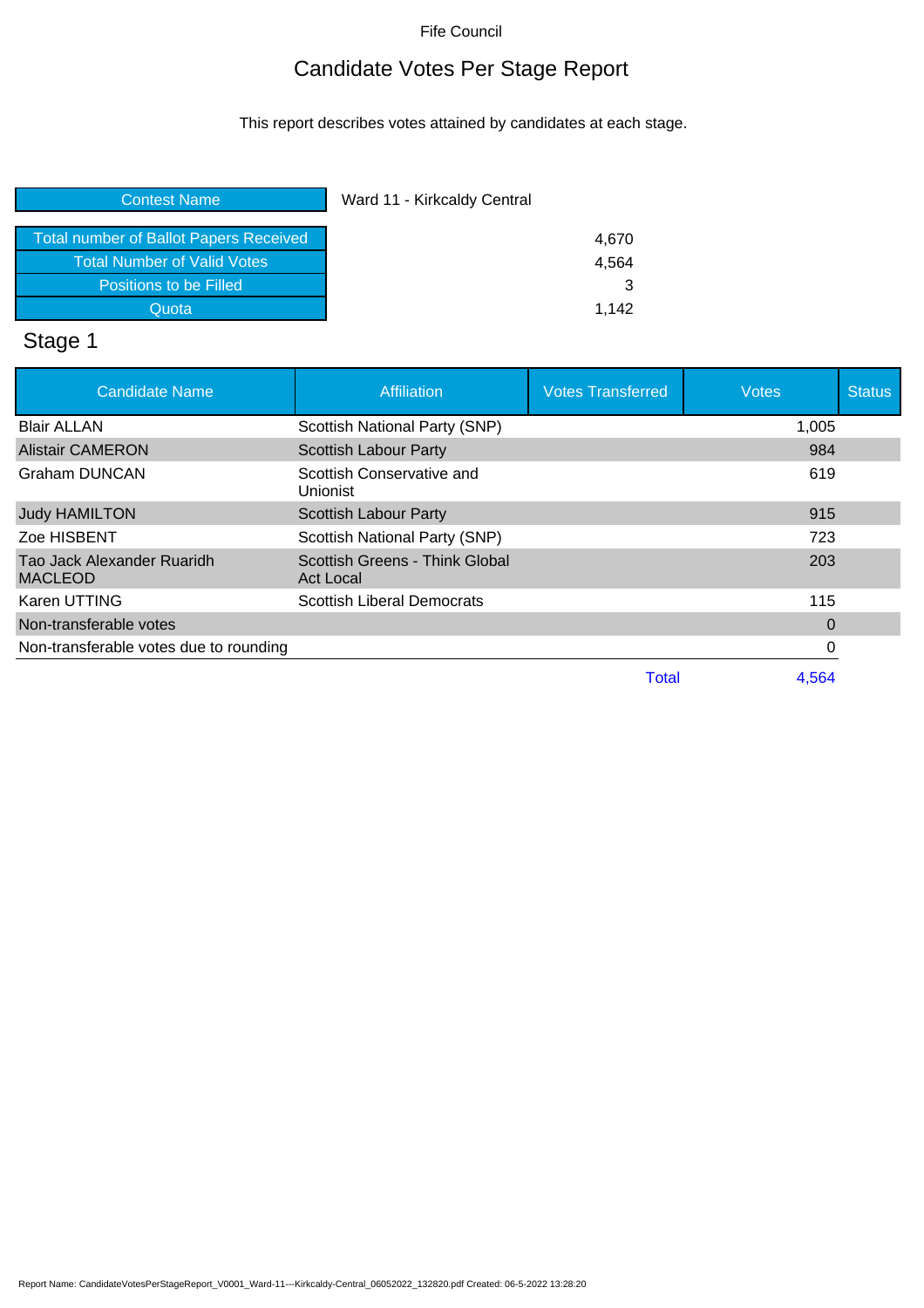## Candidate Votes Per Stage Report

This report describes votes attained by candidates at each stage.

## Stage 2

### Exclusion of Karen UTTING 115.00000

| <b>Candidate Name</b>                  | Affiliation                                 | <b>Votes Transferred</b> | <b>Votes</b> | <b>Status</b> |
|----------------------------------------|---------------------------------------------|--------------------------|--------------|---------------|
| <b>Blair ALLAN</b>                     | Scottish National Party (SNP)               | 5.00000                  | 1,010.00000  |               |
| Alistair CAMERON                       | <b>Scottish Labour Party</b>                | 20.00000                 | 1,004.00000  |               |
| Graham DUNCAN                          | Scottish Conservative and<br>Unionist       | 23.00000                 | 642.00000    |               |
| <b>Judy HAMILTON</b>                   | <b>Scottish Labour Party</b>                | 23,00000                 | 938,00000    |               |
| Zoe HISBENT                            | Scottish National Party (SNP)               | 2.00000                  | 725.00000    |               |
| Tao Jack Alexander Ruaridh<br>MACLEOD  | Scottish Greens - Think Global<br>Act Local | 21.00000                 | 224,00000    |               |
| Karen UTTING                           | <b>Scottish Liberal Democrats</b>           | $-115.00000$             | 0.00000      |               |
| Non-transferable votes                 |                                             | 21.00000                 | 21.00000     |               |
| Non-transferable votes due to rounding |                                             | 0.00000                  | 0.00000      |               |
|                                        |                                             | Total                    | 4,564.00000  |               |

Report Name: CandidateVotesPerStageReport\_V0001\_Ward-11---Kirkcaldy-Central\_06052022\_132820.pdf Created: 06-5-2022 13:28:20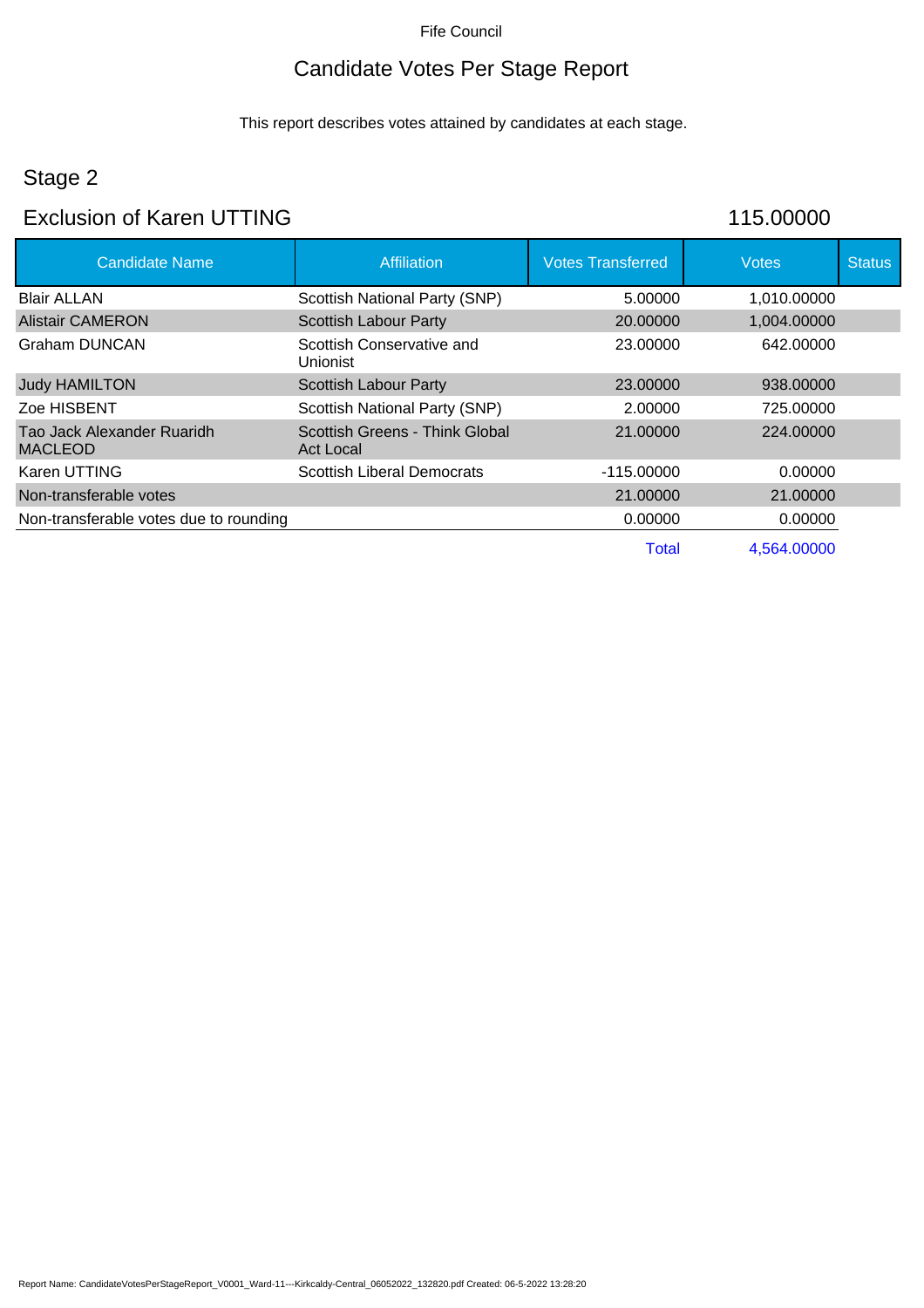### Candidate Votes Per Stage Report

This report describes votes attained by candidates at each stage.

## Stage 3

### Exclusion of Tao Jack Alexander Ruaridh MACLEOD 224.00000

| <b>Candidate Name</b>                        | <b>Affiliation</b>                                 | <b>Votes Transferred</b> | <b>Votes</b> | <b>Status</b> |
|----------------------------------------------|----------------------------------------------------|--------------------------|--------------|---------------|
| <b>Blair ALLAN</b>                           | <b>Scottish National Party (SNP)</b>               | 37.00000                 | 1,047.00000  |               |
| <b>Alistair CAMERON</b>                      | <b>Scottish Labour Party</b>                       | 26,00000                 | 1,030.00000  |               |
| Graham DUNCAN                                | Scottish Conservative and<br><b>Unionist</b>       | 10.00000                 | 652.00000    |               |
| <b>Judy HAMILTON</b>                         | <b>Scottish Labour Party</b>                       | 39,00000                 | 977.00000    |               |
| Zoe HISBENT                                  | Scottish National Party (SNP)                      | 75.00000                 | 800.00000    |               |
| Tao Jack Alexander Ruaridh<br><b>MACLEOD</b> | Scottish Greens - Think Global<br><b>Act Local</b> | $-224.00000$             | 0.00000      |               |
| Karen UTTING                                 | <b>Scottish Liberal Democrats</b>                  | 0.00000                  | 0.00000      |               |
| Non-transferable votes                       |                                                    | 37,00000                 | 58,00000     |               |
| Non-transferable votes due to rounding       |                                                    | 0.00000                  | 0.00000      |               |
|                                              |                                                    | <b>Total</b>             | 4,564.00000  |               |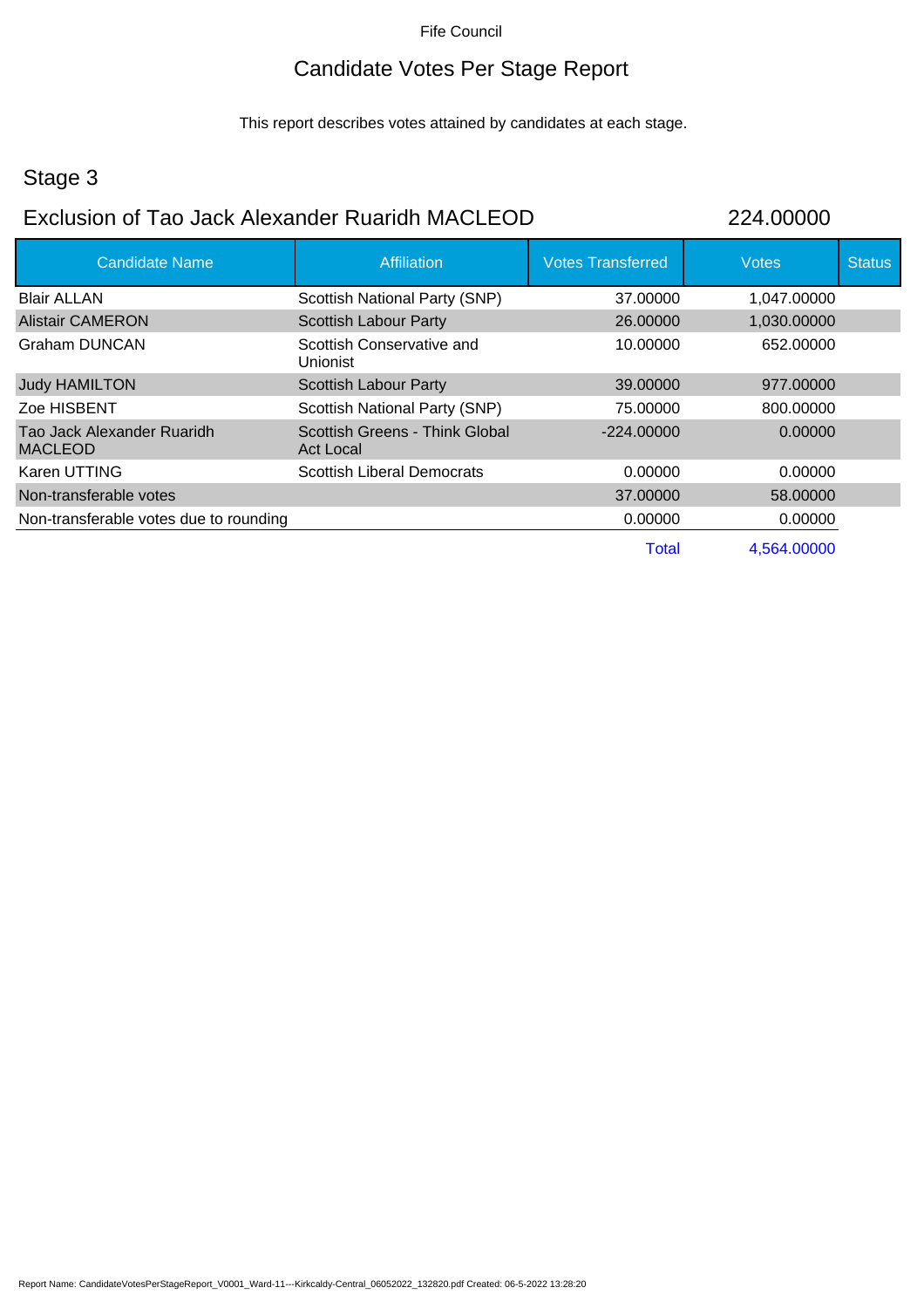## Candidate Votes Per Stage Report

This report describes votes attained by candidates at each stage.

## Stage 4

### Exclusion of Graham DUNCAN 652.00000

| <b>Candidate Name</b>                        | <b>Affiliation</b>                                 | <b>Votes Transferred</b> | <b>Votes</b>        | <b>Status</b> |
|----------------------------------------------|----------------------------------------------------|--------------------------|---------------------|---------------|
| <b>Blair ALLAN</b>                           | Scottish National Party (SNP)                      | 17.00000                 | 1,064.00000         |               |
| <b>Alistair CAMERON</b>                      | <b>Scottish Labour Party</b>                       | 156.00000                | 1,186.00000 Elected |               |
| <b>Graham DUNCAN</b>                         | Scottish Conservative and<br>Unionist              | -652.00000               | 0.00000             |               |
| <b>Judy HAMILTON</b>                         | <b>Scottish Labour Party</b>                       | 181.00000                | 1,158.00000 Elected |               |
| Zoe HISBENT                                  | Scottish National Party (SNP)                      | 9.00000                  | 809.00000           |               |
| Tao Jack Alexander Ruaridh<br><b>MACLEOD</b> | Scottish Greens - Think Global<br><b>Act Local</b> | 0.00000                  | 0.00000             |               |
| Karen UTTING                                 | <b>Scottish Liberal Democrats</b>                  | 0.00000                  | 0.00000             |               |
| Non-transferable votes                       |                                                    | 289,00000                | 347,00000           |               |
| Non-transferable votes due to rounding       |                                                    | 0.00000                  | 0.00000             |               |
|                                              |                                                    | Total                    | 4.564.00000         |               |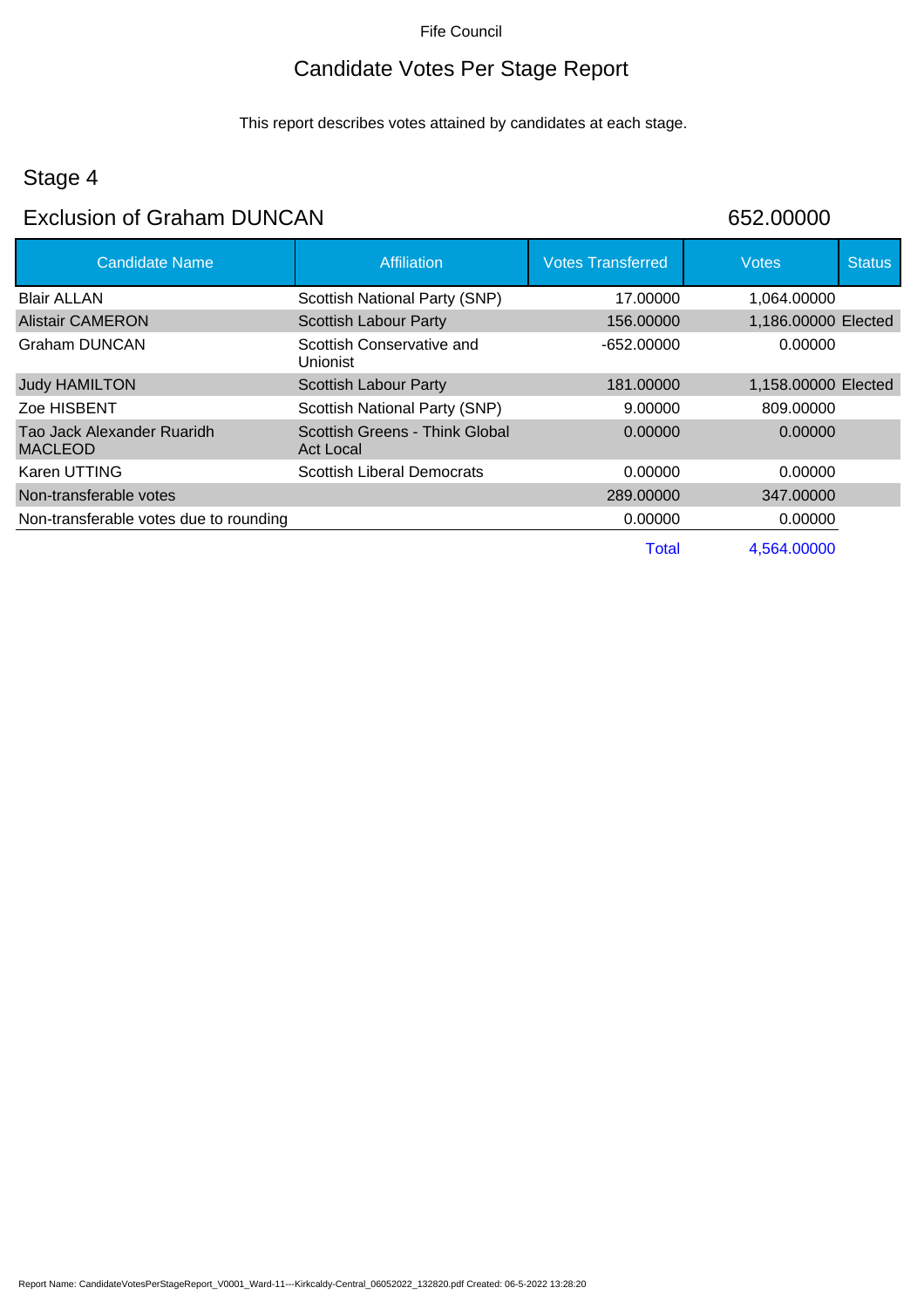## Candidate Votes Per Stage Report

This report describes votes attained by candidates at each stage.

## Stage 5

# Surplus of Alistair CAMERON 44.00000

| <b>Candidate Name</b>                        | Affiliation                                  | <b>Votes Transferred</b> | <b>Votes</b> | <b>Status</b> |
|----------------------------------------------|----------------------------------------------|--------------------------|--------------|---------------|
| <b>Blair ALLAN</b>                           | Scottish National Party (SNP)                | 5.26678                  | 1,069.26678  |               |
| <b>Alistair CAMERON</b>                      | <b>Scottish Labour Party</b>                 | $-44.00000$              | 1,142.00000  |               |
| Graham DUNCAN                                | Scottish Conservative and<br><b>Unionist</b> | 0.00000                  | 0.00000      |               |
| <b>Judy HAMILTON</b>                         | Scottish Labour Party                        | 0.00000                  | 1,158.00000  |               |
| Zoe HISBENT                                  | Scottish National Party (SNP)                | 4.07990                  | 813.07990    |               |
| Tao Jack Alexander Ruaridh<br><b>MACLEOD</b> | Scottish Greens - Think Global<br>Act Local  | 0.00000                  | 0.00000      |               |
| Karen UTTING                                 | <b>Scottish Liberal Democrats</b>            | 0.00000                  | 0.00000      |               |
| Non-transferable votes                       |                                              | 34.64206                 | 381.64206    |               |
| Non-transferable votes due to rounding       |                                              | 0.01126                  | 0.01126      |               |
|                                              |                                              | Total                    | 4.564.00000  |               |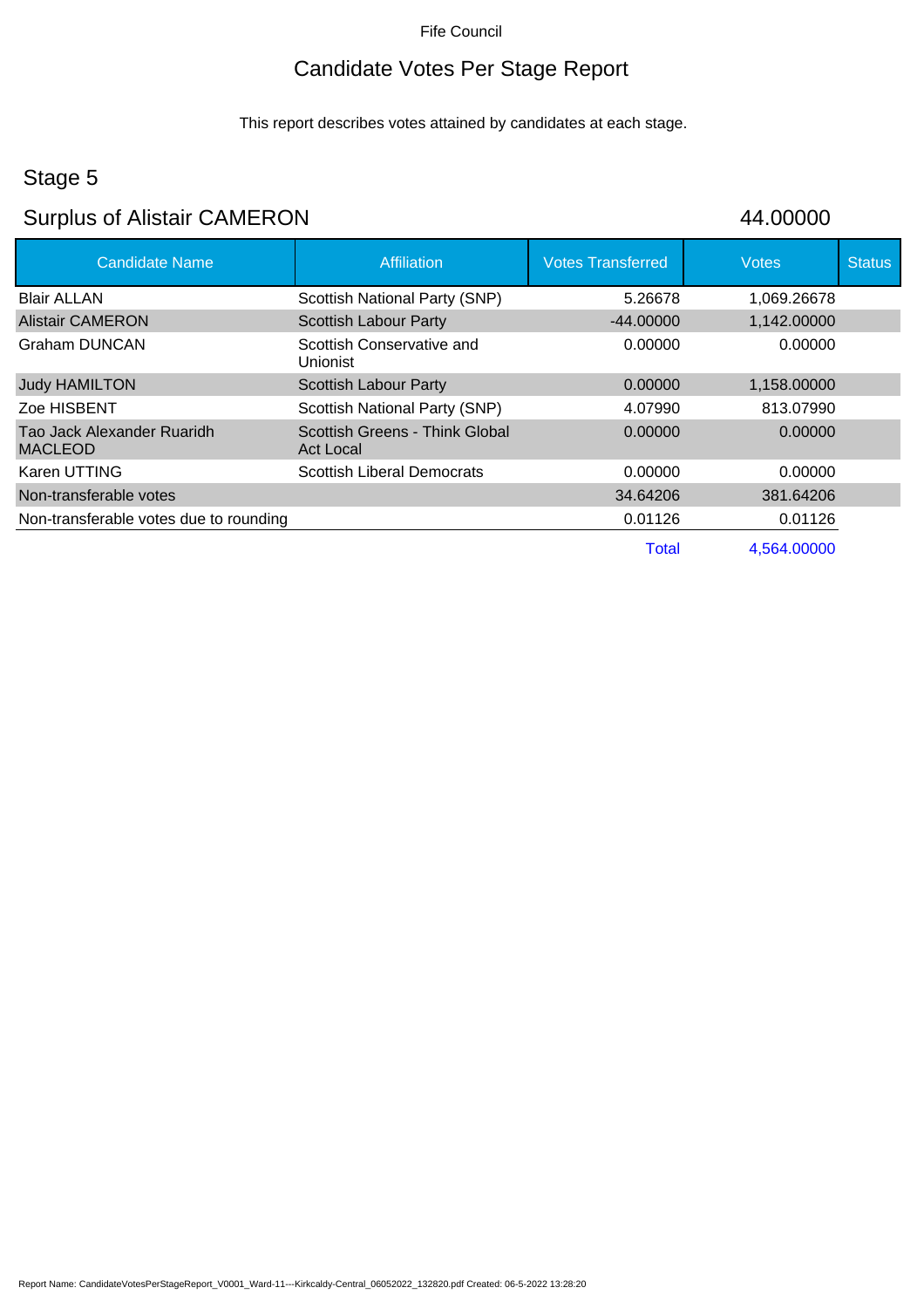## Candidate Votes Per Stage Report

This report describes votes attained by candidates at each stage.

## Stage 6

## Surplus of Judy HAMILTON 16.00000

| <b>Candidate Name</b>                        | <b>Affiliation</b>                                 | <b>Votes Transferred</b> | <b>Votes</b> | <b>Status</b> |
|----------------------------------------------|----------------------------------------------------|--------------------------|--------------|---------------|
| <b>Blair ALLAN</b>                           | Scottish National Party (SNP)                      | 1.68482                  | 1,070.95160  |               |
| <b>Alistair CAMERON</b>                      | Scottish Labour Party                              | 0.00000                  | 1,142.00000  |               |
| Graham DUNCAN                                | Scottish Conservative and<br><b>Unionist</b>       | 0.00000                  | 0.00000      |               |
| <b>Judy HAMILTON</b>                         | Scottish Labour Party                              | $-16,00000$              | 1,142.00000  |               |
| Zoe HISBENT                                  | Scottish National Party (SNP)                      | 2.47199                  | 815.55189    |               |
| Tao Jack Alexander Ruaridh<br><b>MACLEOD</b> | Scottish Greens - Think Global<br><b>Act Local</b> | 0.00000                  | 0.00000      |               |
| Karen UTTING                                 | Scottish Liberal Democrats                         | 0.00000                  | 0.00000      |               |
| Non-transferable votes                       |                                                    | 11.83517                 | 393.48849    |               |
| Non-transferable votes due to rounding       |                                                    | 0.00802                  | 0.00802      |               |
|                                              |                                                    | Total                    | 4,564.00000  |               |